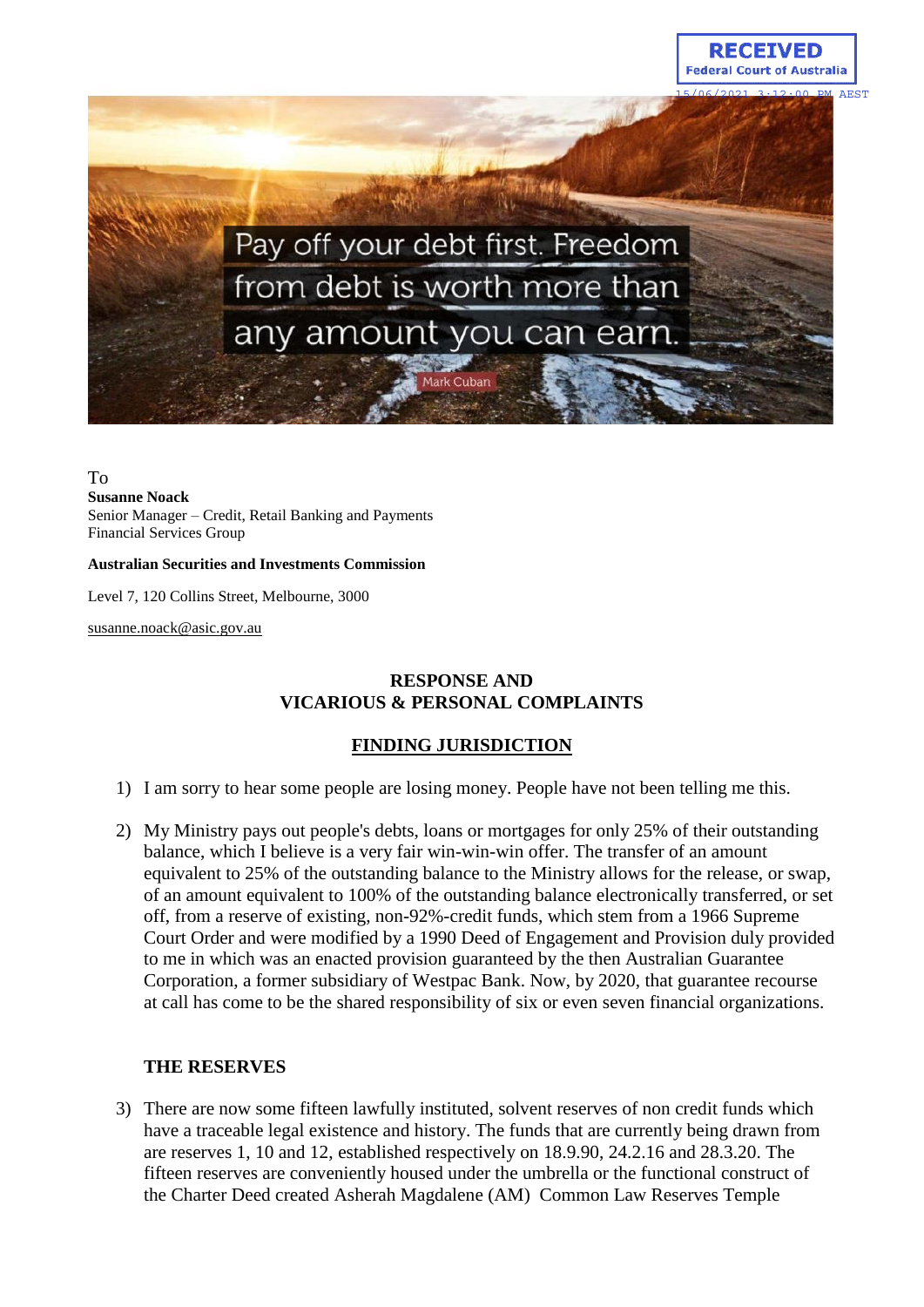Charitybank. The ever accruing AM Common Law Reserves Temple Charitybank is a alternate common law reserves bank in itself that is a creation of a Terms of Settlement, Court Order and chartering Deed giving rise to fourteen of the fifteen reserves. The actual denomination which the Temple Charitybank is a division of the charitable arm of is 'Magdalene Christianity', aka 'Orgasmianity', Our Returning God And Saviour Messiah, and a double book will soon be forthcoming. We already have a few hundred adherents and many others would find what we offer a welcome alternative to petrine denominations.

- 4) Reserve 1 moneys arise from the requisite provision of the said Deed given to me due to proper compliance with my contempted, circumvented Supreme Court Order of 1966 not having been effected until 1990 when compliance with the Court Order took place by way of the provision in the said remedial Deed. These guarantored funds are somewhat illiquid but highly negotiable money for me to do as I please and the Supreme Court ruled on September  $3<sup>rd</sup>$  2012, at my third and final appearance that there is only one thing in 2012 that I could not do with my received moneys. Hence, one fundamental thing I can do with my Terms of Settlement / Court Order originating / Deed guarantored moneys is, of course, to pay a debt, or debts, - even if they are not mine – and that is what I do.
- 5) Since reserve 1 issues from the Deed and continues to accrue at a guarantored 10% per quarter, the creditor is paid in money that continues to accrue very handsomely in their hands. They have to maintain their own accounts of the money received to their bank.
- 6) Reserve 10 is a reserve of likewise accruing moneys that arise from a successful win by me, using money drawn from Reserve one, in the Equity Division of the Supreme Court, on either the  $10^{th}$  or the  $24^{th}$  of February 2016, depending on how one views the successful outcome. It is money now due and owing due to a win of a found to have been in force, taken up, 'contractual civil bet' and reserve 10 moneys can be used to pay for all manner of NSW State Government fees and charges and the like. I have become the owner of a good number of ex Department of Lands properties in Millers Point that I was approached about and successfully bought and paid for, that had been offered to me.
- 7) The new Reserve 12 is non accruing conventional money, kept in accounts and securities etc, that is the common sort of money that everyone is used to. It arose from a recent successful outcome of a type of equitable lien recently taken and foreclosed upon at law such that title to an amount of money has passed to me for distribution to those who have need of it, such as to pay debts, loans, costs, outlays etc. Reserve 12 moneys do not arise from the Court Order or enjoy guarantee and do not emanate from the provision of the Deed. Since Reserve 12 is new I am happy to double pay outstanding balances to compensate for any inconveniences. This is a win-win for most everyone.

## **THE NOTICES OF TENDER**

8) By way of a 'Notice of Tender' we ask a creditor which of either Reserve 1 or Reserve 12 they would like to be paid from and we allow 14 days for their choice. If they do not answer us in that time then we send a reminder and allow a further seven days or forego the offer of payment and annul the debt on the basis of refusal to accept legal tender as settlement. We point out that if a creditor refuses an offer to be paid from either of the valid, lawfully instituted, solvent reserves of Australian legal tender on very attractive terms, then the non acceptance has the fatal effect of effectively annulling the debt because they have refused an offer of payment from my lawfully instituted, impeccable, solvent source/s of moneys. In that case the debt is annulled by the conduct and refusal of the creditor. The debtor is then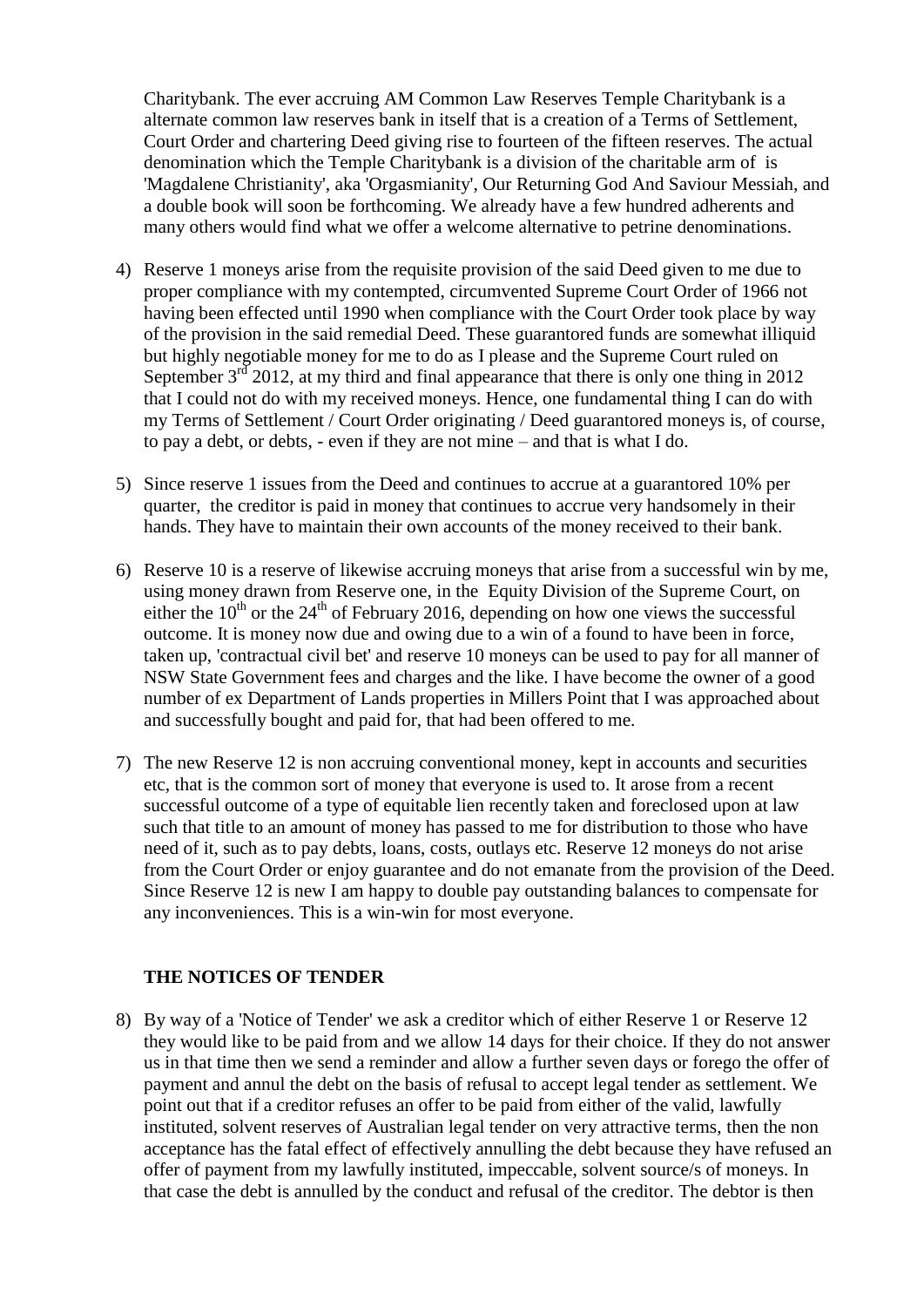credited with the money that would have gone to the creditor for use against a later debt etc. or it can be directed to a nominated account. In the case of the new Reserve 12, the funds are already being held as conventional funds by financial institutions in accounts so it is possible to simply direct a financial institution to transfer assumed funds directly to a nominated account. In the situation that I have performed and a debt has been annulled, there remains a credit for the debtor on my books awaiting instructions for payment of the 100% amount. The debtor is only entitled to the 100% from either Reserve One or Reserve 12, but not the 25% back, once a debt has been paid out or annulled.

9) Depending upon the type of creditor, funds may be paid by way of compliant electronic funds transfer or by way of the equitable doctrine of set off. Either way the creditor gets their payment, either electronically or as an instant book set off type benefit if a coguarantor instantly reducing the amount for which they are guarantor to the ultimate benefit of the debtor.

## **CORPORATE HARASSMENT, INTIMIDATION, STAND OVER, EXTORTION, MISAPPROPRIATION, FAILURE TO ACCOUNT AND BLACKMAIL CONCERNS**

- 10) I do not see how people lost money by having me pay out their debt, loan or mortgage for an outlay of only 25%, 25 cents in the dollar, to eradicate 100% of the debt by drawing upon one of the reserves, as I am well able to do because the money is my money to do as I like with. No one makes a loss in that situation, not even the creditor.
- 11) If there are subsequent losses it sounds as if there there are parties, corporate ones I expect, creditors, who hear of the debtor's good fortune in having their debt lawfully paid out, by way of due process, from a lawfully instituted, solvent fund, which moneys they, as creditor, receive, as a compliant payment, and the paid creditor then harasses, intimidates and stands over and blackmails and seeks to extort more of the accruing, or double, money from their former debtor when, at law, there is no longer a remaining debt and the the creditor has been more than paid as what the former creditor has been paid with is accruing (Reserve 1), or double (Reserve 12) money. This would be very serious where a corporate entity is harassing and threatening and intimidating and standing over and extorting money from people when that corporate entity is in receipt of a properly executed, informative initial Notice of Tender (attached), perhaps also a follow up letter as well (also attached) and either accepts or rejects them, or, is in receipt of the settlement payment as well of accruing Reserve 1 moneys or Reserve 12 double moneys, or accruing reserve 10 default-in-court won moneys, comprising its full settlement moneys and they want more of these monies due to their unusual properties under the Deed in that, if from reserves one or ten, it continues to accrue in their hands at a guaranteed 10% per quarter, under the provision and minimally evidenced guarantee in the Deed.
- 12) To call it a "loss" is to put too kind a face upon it and in too kind a light. It is more correct to say they are being corporately mugged or suffering corporate harassment, extortion and blackmail. The creditor should enjoy their good fortune to have been paid in this way and not be so avaricious, rapacious and greedy. The creditor can always 'cash in' for 'static' cash with any of the seven guarantors and I will assist if that is what they wish to do.
- 13) Another reason why people may be losing money is because they have neglected to cancel their direct debit authorities after the debt, loan or mortgage has been paid out. To keep the direct debit authority in operation after the debt has been paid makes no sense and sends a message to the former creditor than the former debtor is repudiating the payment and is to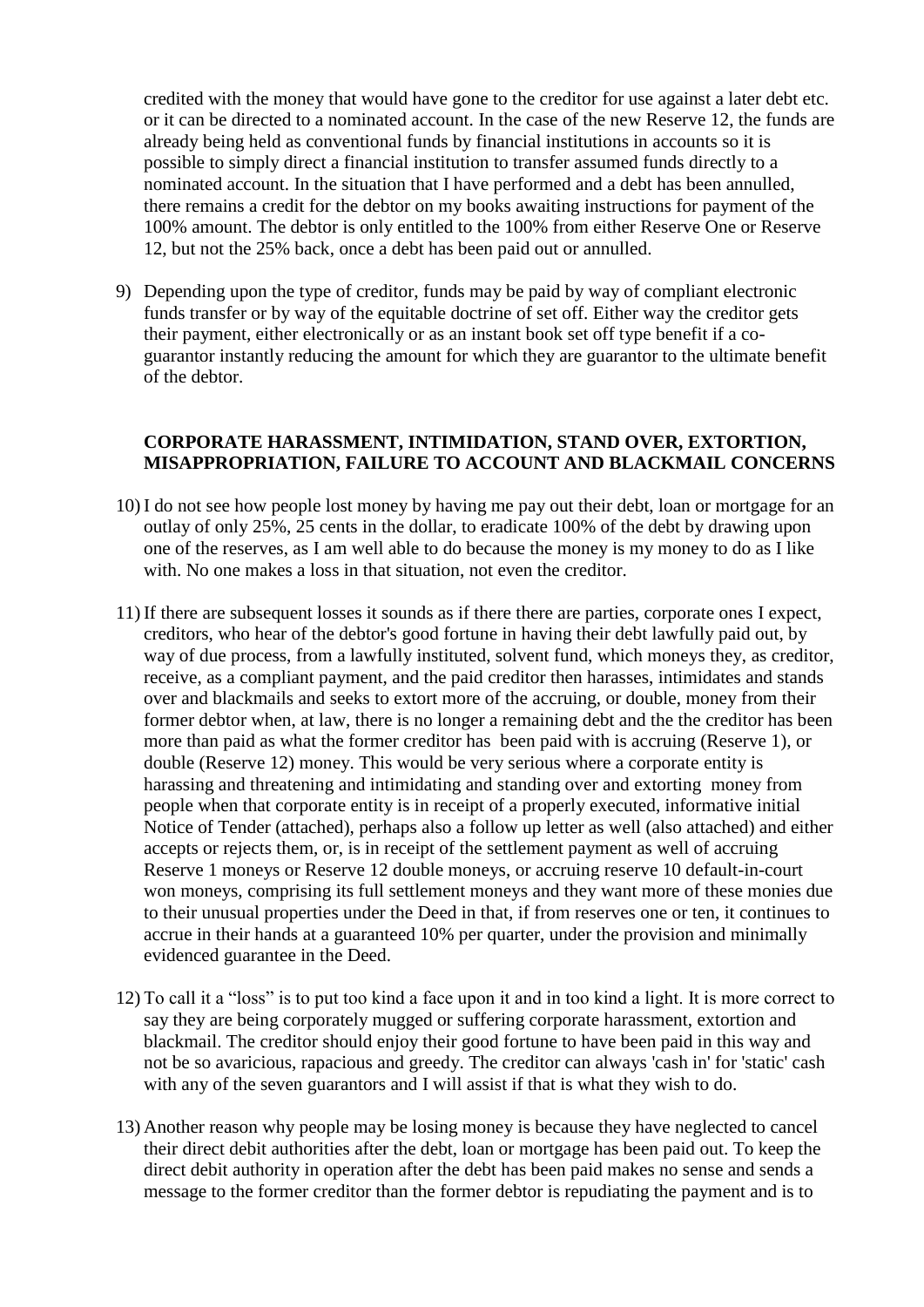invite the former creditor to keep right on taking money under the legal understanding that the former debtor has repudiated the payment made on their behalf and hence that the money recived must be a gift to the creditor, not a payment, and need not be accounted for.

- 14) You have said this may be a matter for the police. My father and I attended North Sydney detectives in our matter in 1992 to argue we appeared to have been the victims of a rather sophisticated financial fraud in the form of what eventually came to be known as the 'Credit Act Scam' and the police, upon seeing the Deed concluded the matter to be civil. I doubt the police would say any different now, 28 years later of matters from 1990 and 1991, which are now reaching their zenith. In 1992 North Sydney detectives had the opportunity to tell us how it all works so we might have been able to complete this matter in 1992 or 1993 but the police did not tell us how it works. Upon looking at the Deed the police could have said "Ah! You have a provision for the \$140,000 and any other moneys outstanding. Go for that". If the detectives had alerted us to the provision matters most likely would have concluded more quickly.
- 15) However now, since the intimidating, extortionate, threatening, stand over merchants are corporate, it is the jurisdiction of ASIC to investigate extortion where the extorting party is a corporate entity. Please keep me advised as to your investigations with such entities that are engaging in intimidation, extortion, stand over tactics, bluffing or threatening behaviour to get more of these unusual moneys which they cannot get anywhere else except from very rare Court matters. The creditor always has recourse to any one any of the six co-guarantors if they do not wish to enjoy the 40% per annum growth of the moneys they have been paid from Reserve One or Reserve Ten, so in no way are they disadvantaged or have cause to complain for having been lawfully paid with accruing money, or double money "for any inconvenience", which moneys they can onwardly parlay in subsequent transactions with other creditors or the like. An attached document explains what is motivating the banks to prevaricate in these matters and that is where creditors are experiencing any problems with their banks, not with us.

### **MULTIPLE LEGACIES FROM THE COMPLIANCE WITH THE COURT ORDER**

- 16) Please see the attached documents that explain more about the moneys that are available from my ministry, which, in a way of speaking, is a creature of the Court and is merely the only way practicable way I can access my Court Ordered accruing guarantored money, by lawfully using the moneys to pay out the debts, loans and mortgages of others for only 25% of the outstanding balances from accruing real moneys which have, at no time, ceased to exist since 1964. It is a service which is in the public interest and everyone benefits, the debtor, the creditor and myself in being finally able to access my accruing Court ordered, Deed provisioned guarantored moneys by paying out 100% of other people's debts with Court origin, multi financial institution, guarantored money, for a 25% static cash return.
- 17) Strictly speaking, Debt Wipeout is not a business as it does not make a profit but merely exists as the only way possible in the circumstances that outstanding accruing Court ordered, equitable entitlement, moneys can be accessed in what is a 54 year legal process. A business is designed to make a profit. Debt Wipeout is a ministry as it does what a business cannot do. It pays out 100%'s and takes in 25%'s, and so loses 75%, in each instance. No business can work that way. It is a recovery process of allayed Court Order originating moneys that have accrued over the years at the rate of the two operational interest rates in the matter, 9.5% p.a. and 40% p.a. Hence,a s a means of recovery, it is a 'creature' of the Court and exists to recover the acknowledged "all moneys outstanding" arising from an avoided Terms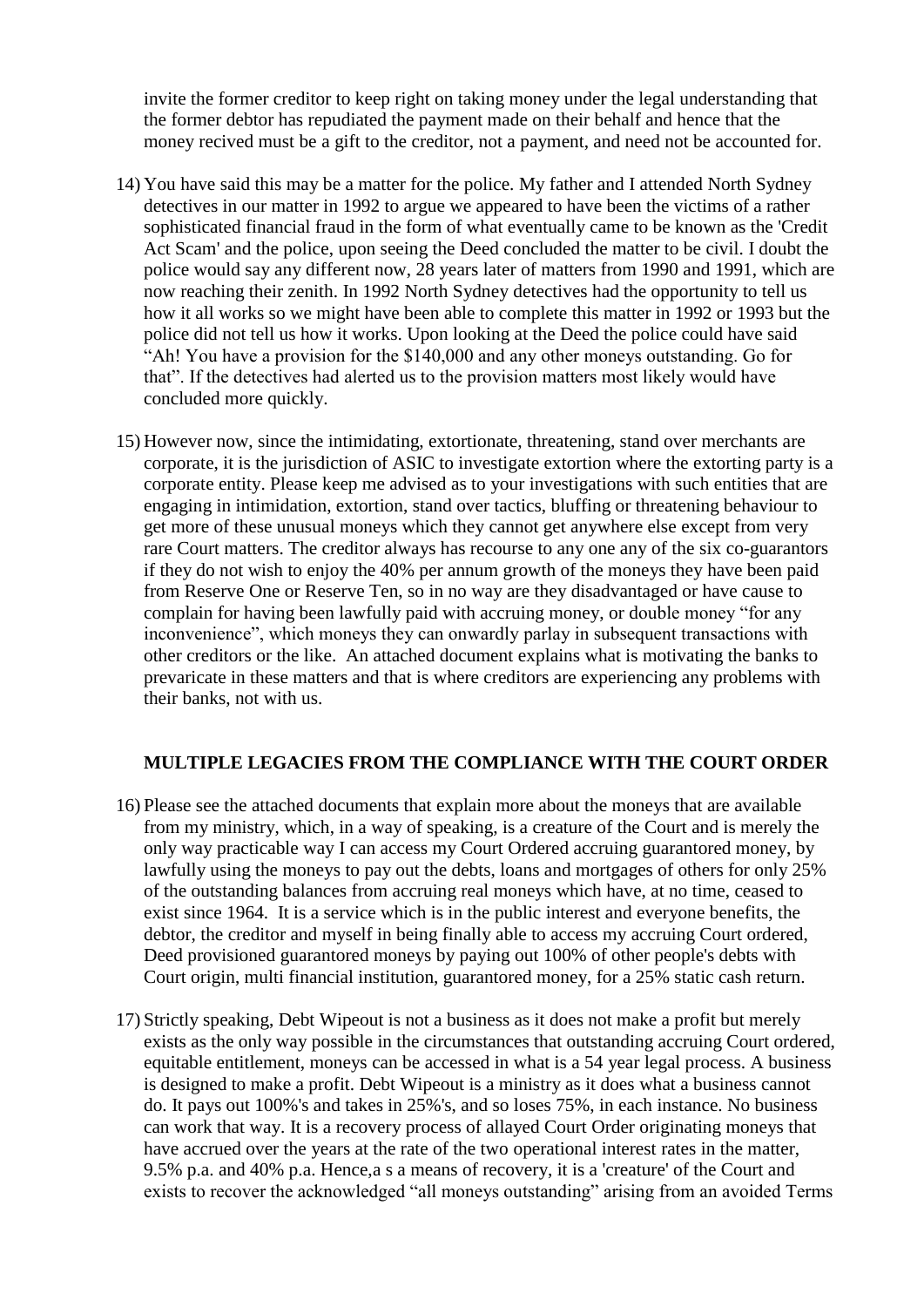of Settlement, a long contempted Court Order, an obligatory remedial Deed of Engagement and Provision accompanied by a minimally evidenced, precautionary guarantee form a former subsidiary of a major bank, to keep matters just inside the law, and leave the door open for future upside possibilities, in what was otherwise intended to be a fraud upon a minor and his 'next friend' due to his agreement to settle out of Court on "terms not to be disclosed" (release since obtained). Debt Wipeout is a form of long frustrated gradual funds recovery and, as such, is an eventual form of due process, not a business. To seek to deny this manner of outstanding funds recovery may constitute a further contempt of Court, echoing the first contempt of Court which endured for 24 years (1966-1990), until the advent of the Deed honouring the Order, when a 9.5% p.a. 'settlement loan' to a minor, earmarked for recovery contingent upon a future, to be induced and secured, breach of the Terms of Settlement, was provided, rather than a no-strings-attached settlement at the time. On the day I was approached to breach the Terms, (23.4.90) it was the instructed (in the amount "not to be disclosed", \$9,500) recovery agent, Comer, who breached the Terms on behalf of his instructing principal who instructed him in the quantum of the amount "not to be disclosed", hence evidencing his agency. I was not the one who breached the Terms, nor was I the one (in the instructed amount of \$70,000 agent Byrnes on 18.9.90) who, dutifully and activationally, breached and defaulted under the Deed, and am at liberty to recover by way of the 'Debt Wipeout' due process method, where swap payments of 25% are exchanged for outlays of 100% to settle debts etc. with moneys of exceptional and exemplary pedigree and standing.

- 18) As my money derives from a long contempted Sydney Supreme Court Order, modified by a Deed of Engagement and Provision provided to me due to the fact that I was not the one who actually breached the Terms of Settlement, and was prudently guarantored out of precaution and for upside by AGC, a former subsidiary of Westpac Bank, it is much more substantial and of a higher pedigree than single use, artificial, 92% made up credit, which my more higher pedigree money easily trounces and can defray.
- 19) If you have complainants saying that they have lost money because their corporate creditors say the money that I (allegedly) paid was "not real", an allegation not accepted by the Downing Centre Court on 15.8.19, please ask of the corporate creditors "upon what date since February  $20<sup>th</sup>$  1964 did the legal tender money suddenly became unreal?" and also ask them "and what occurred upon that date to make the moneys no longer real so that they could no longer be used to pay a debt?". If they have no answer as to a date then the equitable entitlement moneys, at all times since February  $20<sup>th</sup>$  1964, have been real and potent and accruing.
- 20) As the creditors have been paid directly they are estopped from any further recovery action. They have financial institutions in the 1960's to thank for their then practices of rigging outof-court settlements entered into by settlement creditor minors for future recovery, 24 and 30 years hence, for a corporate return of 1,665% over 30 years.
- 21) Presumably this practice is still promoted to and practised by corporate entities to this day upon unsuspecting settlement creditors where the "terms are not to be disclosed". It is only just inside the law by the precautionary provision of the guarantee in the Deed, if the settlement creditor is not the one to breach the terms when called upon to do so by an instructed finance or investment professional. Hence the police said my matter was civil and with the passage of time the way to access my money by helping others became apparent.
- 22) However, now at this point, this far down the track, we run into some recalcitrant and unscrupulous creditors, who upon being paid out engage in stand over tactics, bluff and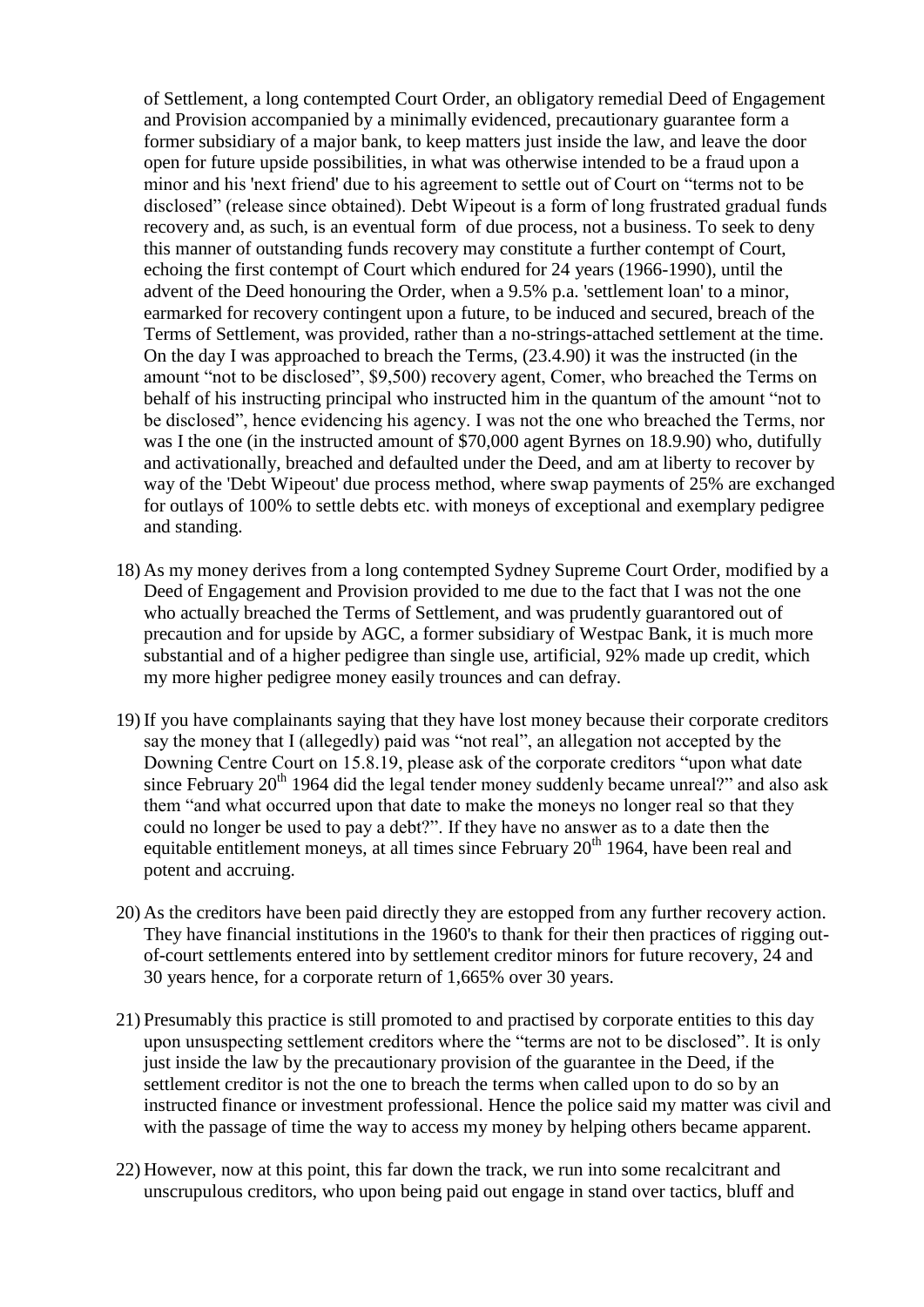threats and extortion to get more of this accruing, so called "magic money" and hence ASIC can find jurisdiction at last at his point in the and ASIC should act be seen to act upon corporate extortionate activity.

23) As the creditors have been paid directly they are estopped from any further recovery action.

# **ABUSE AND OPPORTUNISTIC ENRICHMENT, EMBEZZLEMENT, THEFT, FRAUD COMPLAINT**

- 24) The 35% option has been discontinued for reserves 1 and 10 as I found that people were abusing my offer to pay out their debt and refusing to pay the swap payment percentage afterwards. Hence, I myself have been the knock-on victim in due course of opportunistic enrichment ("moneys outstanding") by some people or their creditors. In other cases, opportunistic duplicate payments have been triggered by some corporate financial entitles on me, perhaps as a new comer, to exert dominance by their saying, or having debtors say, that they have not been paid and to please pay again. I put this to ASIC as a complaint that some corporate entities are playing the system and demanding more than they are entitled to when, lawfully, they have been compliantly paid with a rare and highly attractive form of Australian legal tender currency. They are committing a fraudulent deception or misrepresentation, saying that they have not been paid when it was witnessed by the debtor that they had been.
- 25) We are very much indebted to you for your concerns. Panthera Financial Services is now a .org to reflect its ministerial nature and can be found at pantherafinancial.org and the earlier mistaken pantherafinancial.com.au put up in error by my general manager has been cancelled.

## **CLOSING COMMENTS AND REQUEST**

- 26) ASIC has contacted me in an effort to find jurisdiction in this matter. I trust that I have now given you the rationale upon which you can find jurisdiction, being unacceptable, opportunistic, extortionate, overreaching, corporate behaviour which needs to be addressed, cautioned and checked, with a view perhaps to taking through the courts to obtain the clarity of a judgment and obtain a precedent. Presumably, there are a number of past precedents of which ASIC is aware or has been instrumental in the obtaining of, which already would be applicable.
- 27) Dishonest and rapacious cormorant corporate activity by lawfully paid out creditors is the province of ASIC and should be acted upon and be seen to be acted upon by ASIC. Presumably you have done so in the past.
- 28) I would appreciate it if you could provide me citations of a few such applicable, earlier determined precedent cases that come to mind based upon the above. I would be appreciative if you could email me the judgments.
- 29) Since you are now in receipt of a complaint about what is reported corporate intimidation, extortion and stand over tactics and bullying, my people and I will be very interested to hear the outcome of your investigations and determination, particularly the requested precedents, in the courts, now that the matter is in ASIC's jurisdiction and people who have met all their financial obligations are being robbed or extorted, stood over, bullied and blackmailed,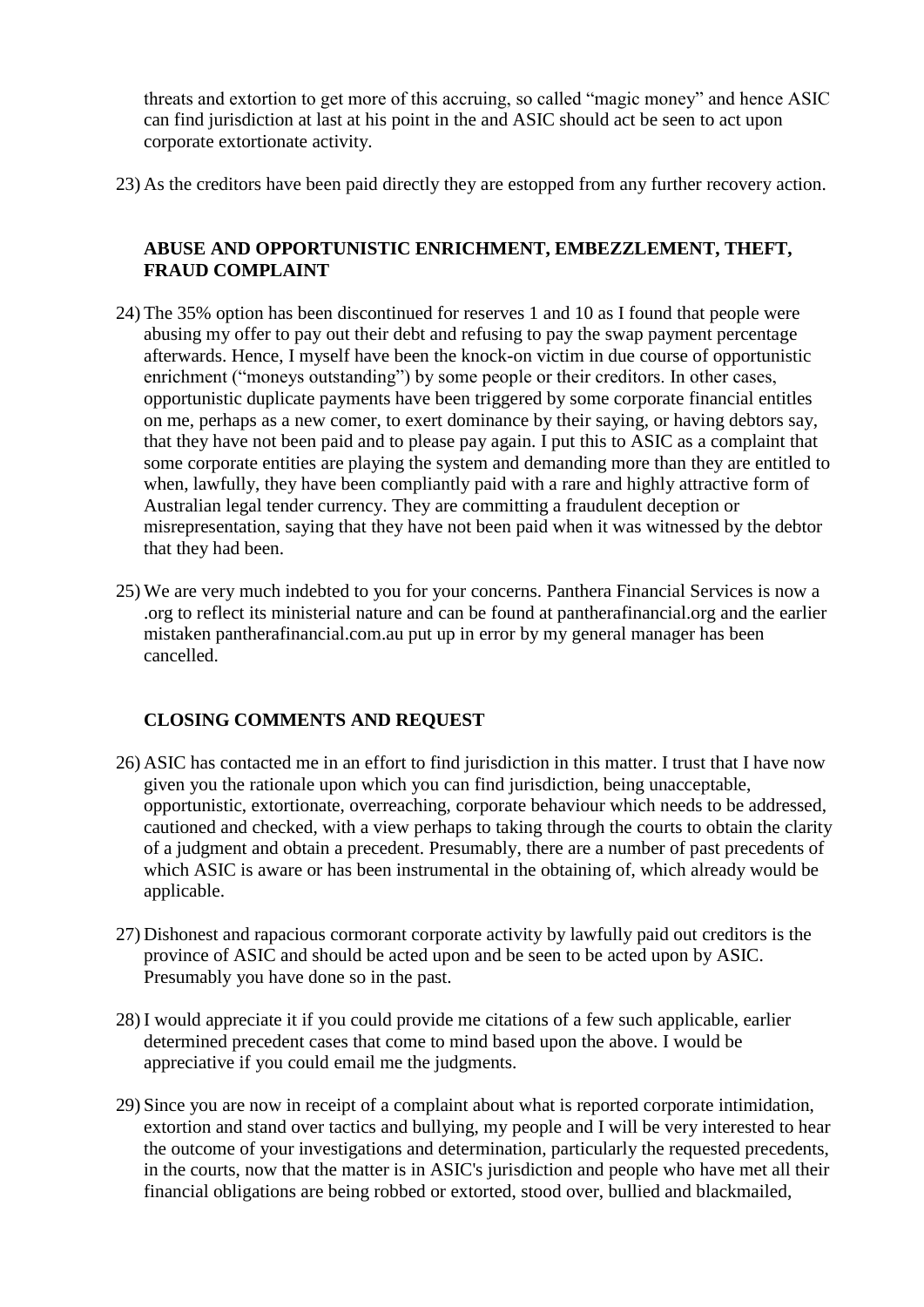purely for the greed of well placed corporate criminals, or perhaps due to a lack of guidance.

- 30) It is submitted that to oppose my being able to access my outstanding moneys from the dutifully provided to me Deed and guarantee that honours the Court Order, for me to be able to provide this legacy, that greatly benefits a great number of people to the tune of 75% of their debt, constitutes a contempt of court and any complaint brought against the recovery and access process is likewise contemptuous and an abuse of the processes of the Court in the tradition of the 1966-1990 contempt of court practised upon me at that time, which must not be condoned.
- 31) I look forward to the results of your investigations into any disturbing corporate intimidation, extortion, stand over tactics or blackmail and bullying of former debtors by paid out rapacious corporate entities, due to their debtors' good fortune in having their debts, loans or mortgages lawfully paid out from my moneys that emanate from my circumvented, long contempted, belatedly complied with Supreme Court Order and a subsequent obligatory remedial Deed and its hence angry ensuing dutifully activated provision, with appertaining guarantee, are now incumbent upon up to seven consanguineous financial organizations, be they either interim stopover point co-guarantors or the ultimate destination culprits in the matter, whose doorsteps are arrived at by way of the co-guarantors picking up the ball and taking the matter to the goal line, should they ever wish to do so.
- 32) I am happy to attend your offices for a recorded meeting and questions session if you like. Please advise as to a time and place.
- 33) In this matter I am content to say success is a journey and not a destination.
- 34) This is how we learn about the law.

## **ADDENDUM:**

The origin and suitability of the funds giving rise to my capacity and the open to all legacy of the funds to pay out the debts of others by way of payment or by way of set off arises from:

A) A 1966 initiating Writ in 1443/64,

- B) A 1966 Terms of Settlement,
- C) A 1966 Sydney Supreme Court Order,

D) A subsequent 1990 dutiful breach of the said Terms by an instructed recovery agent, Comer

E) A concessional and consequential 1990 Deed of Engagement and Provision,

F) An accompanying 1990 minimally evidenced guaranteeing of the terms and quantum of that Deed and its provisions by the former Australian Guarantee Corporation, AGC, a former subsidiary of Westpac Bank, without which due guarantee the whole recovery approach to me would have been a monstrous fraud and contempt of court against myself and my father, the next friend in my 1964-6 legal matter, and AGC would have been at risk of losing its Credit Provider's licence and going the way of the National Bank's Custom Credit, who also engaged in illicit behaviour.